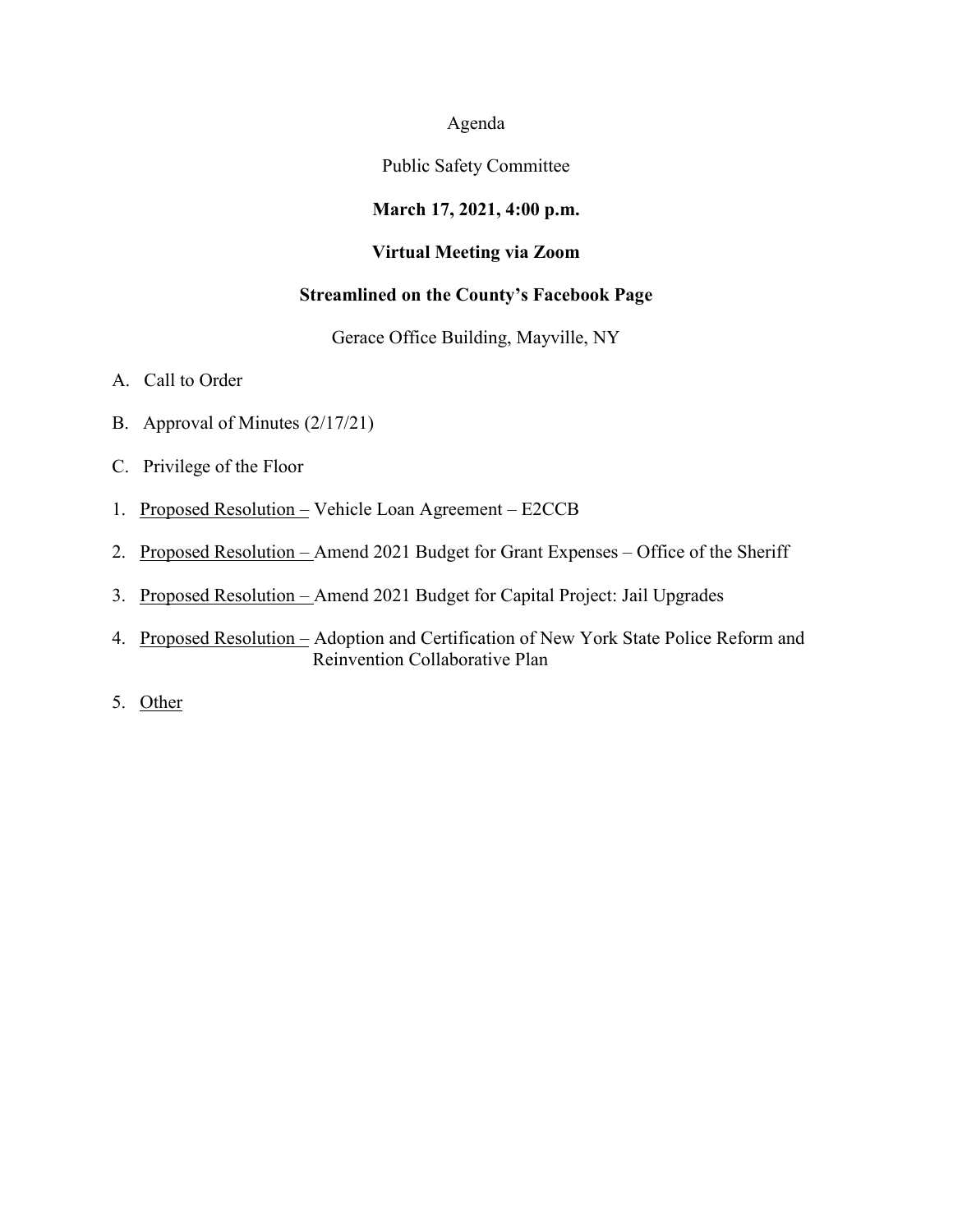**TITLE:** Vehicle Loan Agreement – E2CCB

**BY:** Public Safety Committee:

**AT THE REQUEST OF:** County Executive Paul M. Wendel, Jr.:

WHEREAS, the County is the owner of a 2016 Chevrolet Impala bearing VIN 2G1WD5E33G1157348, (hereinafter the "Vehicle") that was previously used as a law enforcement vehicle; and

WHEREAS, the Vehicle is no longer suitable for daily road patrol duties and County is willing to loan the Vehicle to BOCES for use by students in BOCES's Criminal Justice Program at the Hewes Educational Center located at 2615 N. Maple Avenue, Ashville, NY 14710; and

WHEREAS, BOCES is willing to borrow the Vehicle from the County for educational use with and by the students in its Criminal Justice Program reference above; and

WHEREAS, there is no cost for the use of this vehicle except for repairs and maintenance, which will be paid by BOCES during the continuance of this loan; now therefore be it

RESOLVED, That the County Executive is authorized to execute all necessary documents to effect the loan of the subject police car to BOCES for educational purposes.

**\_\_\_\_\_\_\_\_\_\_\_\_\_APPROVED \_\_\_\_\_\_\_\_\_\_\_\_\_VETOES (VETO MESSAGE ATTACHED)**

\_\_\_\_\_\_\_\_\_\_\_\_\_\_\_\_\_\_\_\_\_\_\_\_\_\_\_\_\_\_\_\_\_\_ \_\_\_\_\_\_\_\_\_\_\_\_\_\_

**DWB 3/1/21 KMD 03/01/21 TMT 3/1/21 SMA 3/2/21 KLC 3/3/21 PMW3/4/21**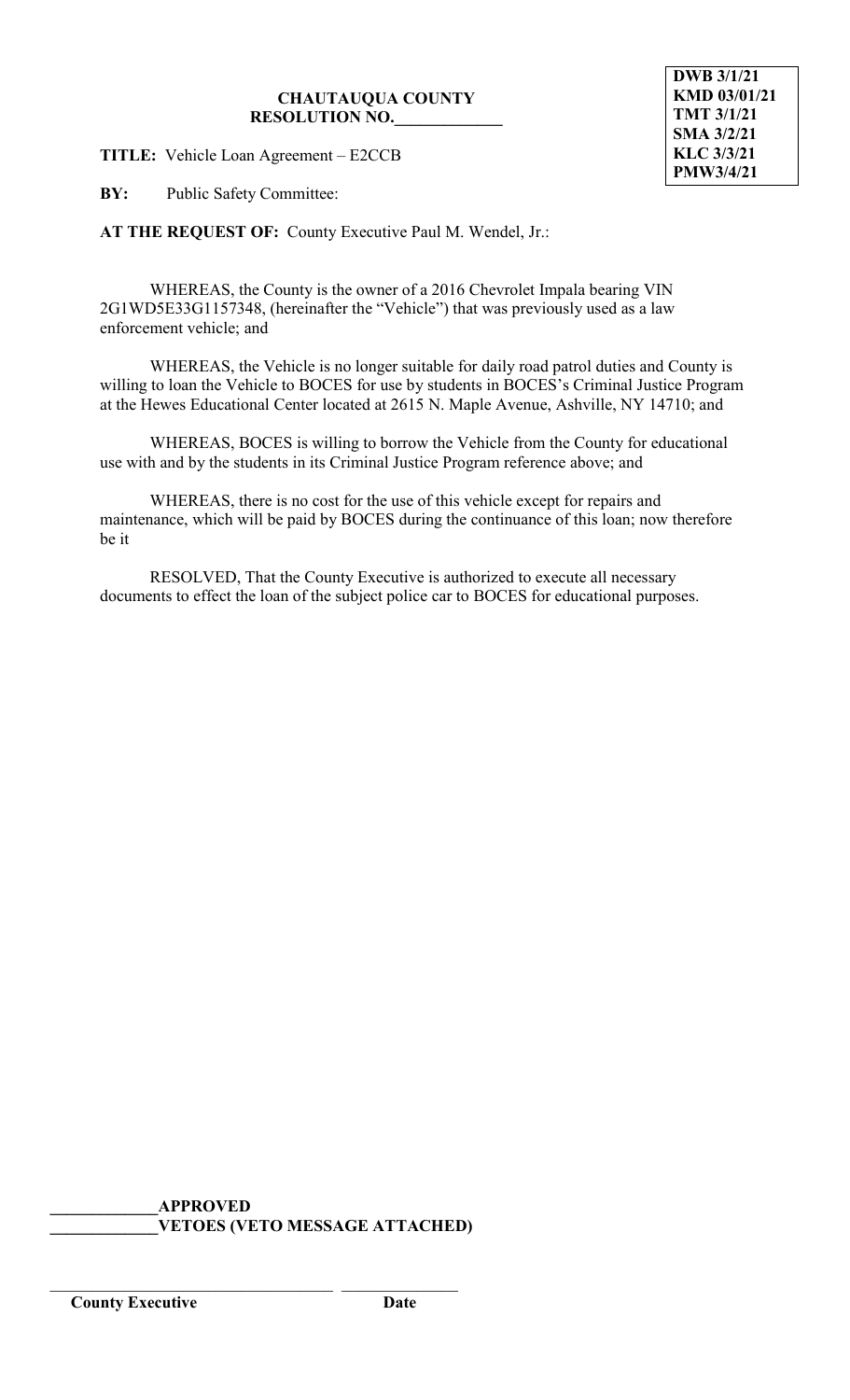**TITLE:** Amend 2021 Budget for Grant Expenses – Office of the Sheriff

**BY:** Public Safety and Audit & Control Committees:

**AT THE REQUEST OF:** County Executive Paul M. Wendel, Jr.:

WHEREAS, purchase orders for grant-funded equipment were prepared in 2020 for the Office of the Sheriff, but the purchases were not completed in 2020; and

WHEREAS, the 2020 budget for the equipment was encumbered so it automatically rolled forward into the 2021 budget; and

WHEREAS, the budget that was rolled forward into 2021 is not in the correct department because the department numbers on the 2020 purchase orders do not align with departmental accounting methods implemented in 2021; now therefore be it

RESOLVED, That the Director of Finance is hereby authorized and directed to make the following changes to the 2021 Adopted Budget:

| Equipment - Publ Safety Communication - Pub Sfty<br>Communications | \$86,096                        |  |  |
|--------------------------------------------------------------------|---------------------------------|--|--|
| <b>INCREASE APPROPRIATION ACCOUNT:</b>                             |                                 |  |  |
| Equipment - Sheriff - Sheriff Grants                               | \$86,096                        |  |  |
|                                                                    | DECREASE APPROPRIATION ACCOUNT: |  |  |

**\_\_\_\_\_\_\_\_\_\_\_\_\_APPROVED \_\_\_\_\_\_\_\_\_\_\_\_\_VETOES (VETO MESSAGE ATTACHED)**

\_\_\_\_\_\_\_\_\_\_\_\_\_\_\_\_\_\_\_\_\_\_\_\_\_\_\_\_\_\_\_\_\_\_ \_\_\_\_\_\_\_\_\_\_\_\_\_\_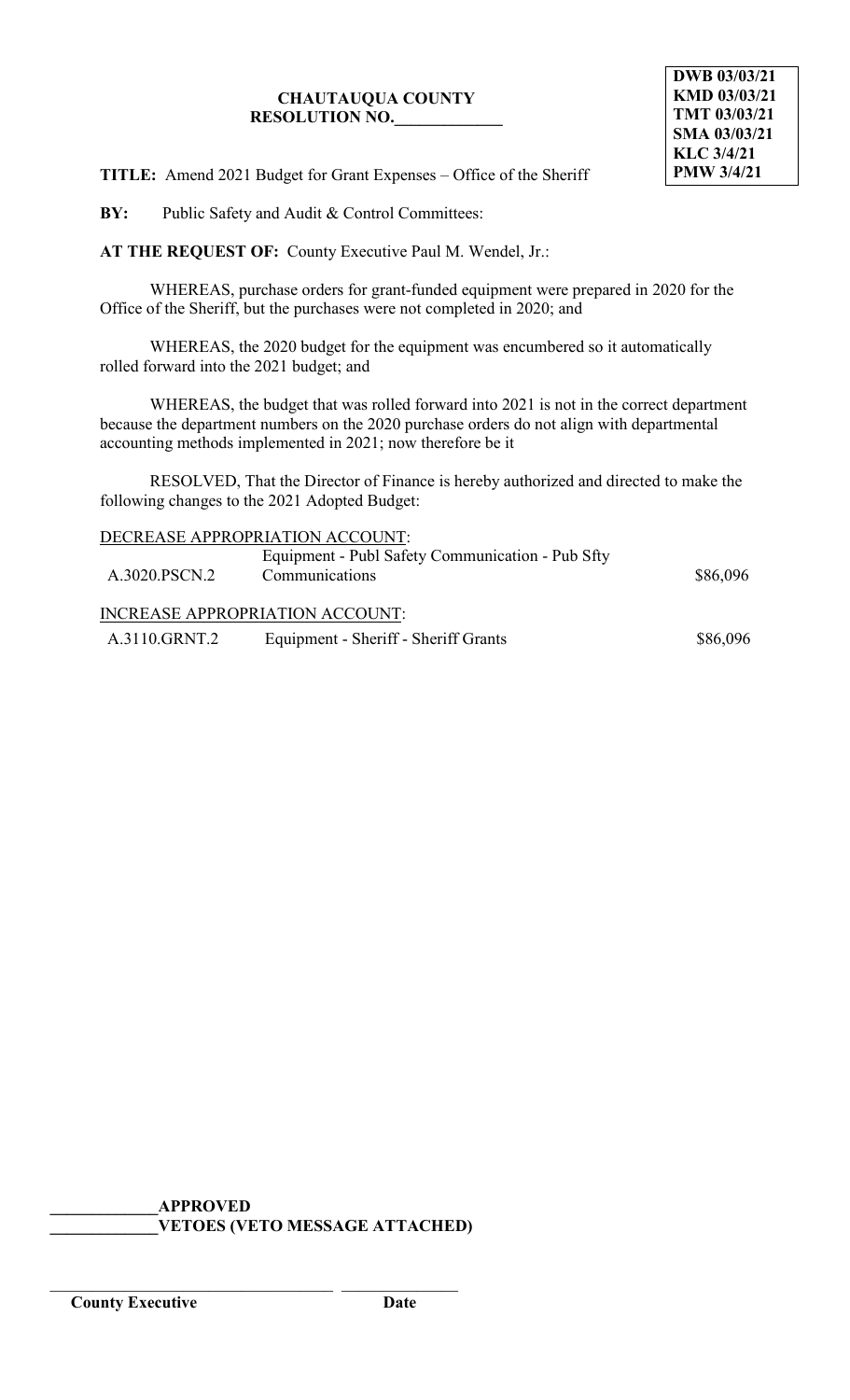**TITLE:** Amend 2021 Budget for Capital Project: Jail Upgrades

**BY:** Public Safety and Audit & Control Committees:

**AT THE REQUEST OF:** County Executive Paul M. Wendel, Jr.:

WHEREAS, the County established a capital project for Jail Upgrades in 2017; and

WHEREAS, the total project expenses will exceed initial budgetary estimates due to additional installation requirements; and

WHEREAS, the Roof Replacement Capital Project has a surplus; therefore be it

RESOLVED, That the Director of Finance is hereby authorized and directed to make the following changes to the 2021 Adopted Budget:

| INCREASE CAPITAL REVENUE ACCOUNT:       |                                              |         |  |
|-----------------------------------------|----------------------------------------------|---------|--|
| H.3150.06963.R503.1000                  | Interfund Transfer - Interfund Transfer      | \$3,065 |  |
|                                         |                                              |         |  |
| INCREASE CAPITAL APPROPRIATION ACCOUNT: |                                              |         |  |
| H.3150.06963.4                          | Contractual—Jail, Jail Upgrades (2017)       | \$3,065 |  |
|                                         |                                              |         |  |
| DECREASE CAPITAL REVENUE ACCOUNT:       |                                              |         |  |
| H.3110.06003.R503.1000                  | Interfund Transfer – Interfund Transfer      | \$3,065 |  |
|                                         |                                              |         |  |
| DECREASE CAPITAL APPROPRIATION ACCOUNT: |                                              |         |  |
| H.3110.06003.4                          | Contractual—Sheriff, Roof Replacement (2019) | \$3,065 |  |
|                                         |                                              |         |  |

**\_\_\_\_\_\_\_\_\_\_\_\_\_APPROVED \_\_\_\_\_\_\_\_\_\_\_\_\_VETOES (VETO MESSAGE ATTACHED)**

\_\_\_\_\_\_\_\_\_\_\_\_\_\_\_\_\_\_\_\_\_\_\_\_\_\_\_\_\_\_\_\_\_\_ \_\_\_\_\_\_\_\_\_\_\_\_\_\_